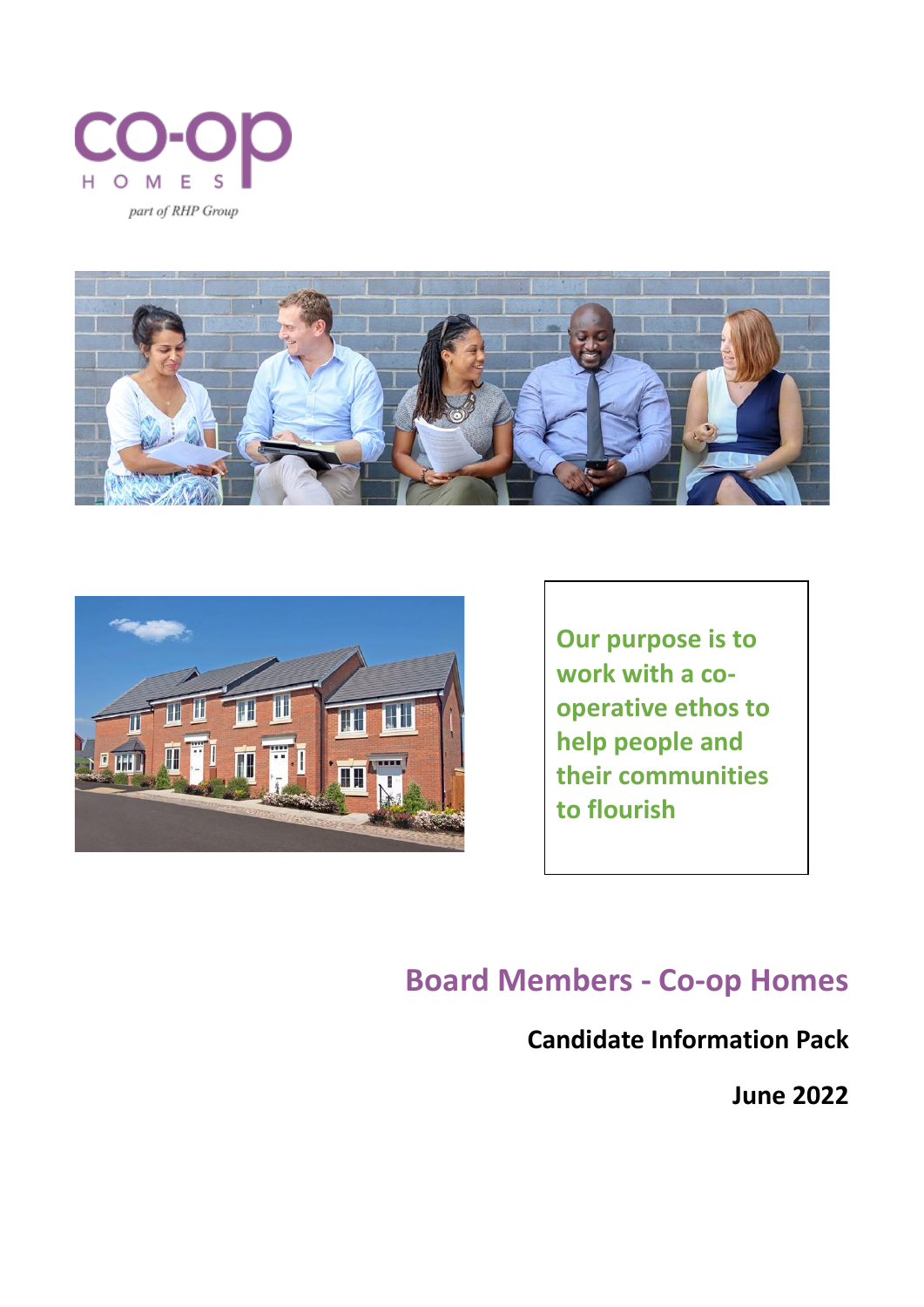



#### **Candidate Brief:**

### **Board Members - Co-op Homes**

An opportunity to join the Board of an organisation that helps people and communities flourish by providing high-quality housing management services and affordable housing in London and the Thames Valley.

#### **About us**

[Co-op Homes](https://www.coophomes.coop/) (South) Ltd (CHS) was set up in 1986 by a group of housing co-operatives to provide expert housing management services to housing co-operatives and other small, resident-led housing organisations, helping them to retain their independence. In December 2005 we joined the Richmond Housing Partnership (RHP) Group. This helps us achieve efficiencies and gives us access to in-house specialist support yet still retain our personal service and stay involved at a grass roots level.

We provide housing management services to 30 housing co-ops and other community housing organisations, own and manage some 300 properties, and manage 5 short life properties which are leased to us by local authorities and other landlords. We have ambitions to grow across the Greater London and Thames Valley areas by supporting more housing co-ops and other community housing organisations and by building new homes for the first time.

We are a registered housing provider with charitable status. We are regulated by the Regulator of Social Housing and are a member of the National Housing Federation. We are also an active member of the Confederation of Co-operative Housing and the London Federation of Housing Co-operatives.

We operate as an independent organisation as part of the larger RHP Group, which owns and manages some 9,000 properties in South West London. Our Board of Management made up of paid members, determines and ensures compliance with our vision, values, organisational culture and strategy. It also leads, directs and controls the organisation's affairs, and scrutinises performance. RHP Group Board operates with tight oversight in some areas, such as our business plan, treasury strategy and financial statements, and loose oversight in other areas.

#### **Our values**

Along with our co-operative ethos, we feel that our values are fundamental in delivering our purpose. These are:

**Respectfulness:** Respecting communities and the ways in which our client co-ops (and any organisation we work with) operate; encouraging but not enforcing modernisation and taking the views of our clients into account.

**Co-operation:** Working with a co-operative ethos- working collaboratively (both as a team and alongside the organisation we manage).

**Positive Social Impact:** Expanding our business whilst maintaining, building and reinforcing communities.

**Compassionate Commercialism:** Continuing to work with charitable and not-for-profit organisations and expanding our clients in these sectors. Accepting that our profit margin will be lower as a result.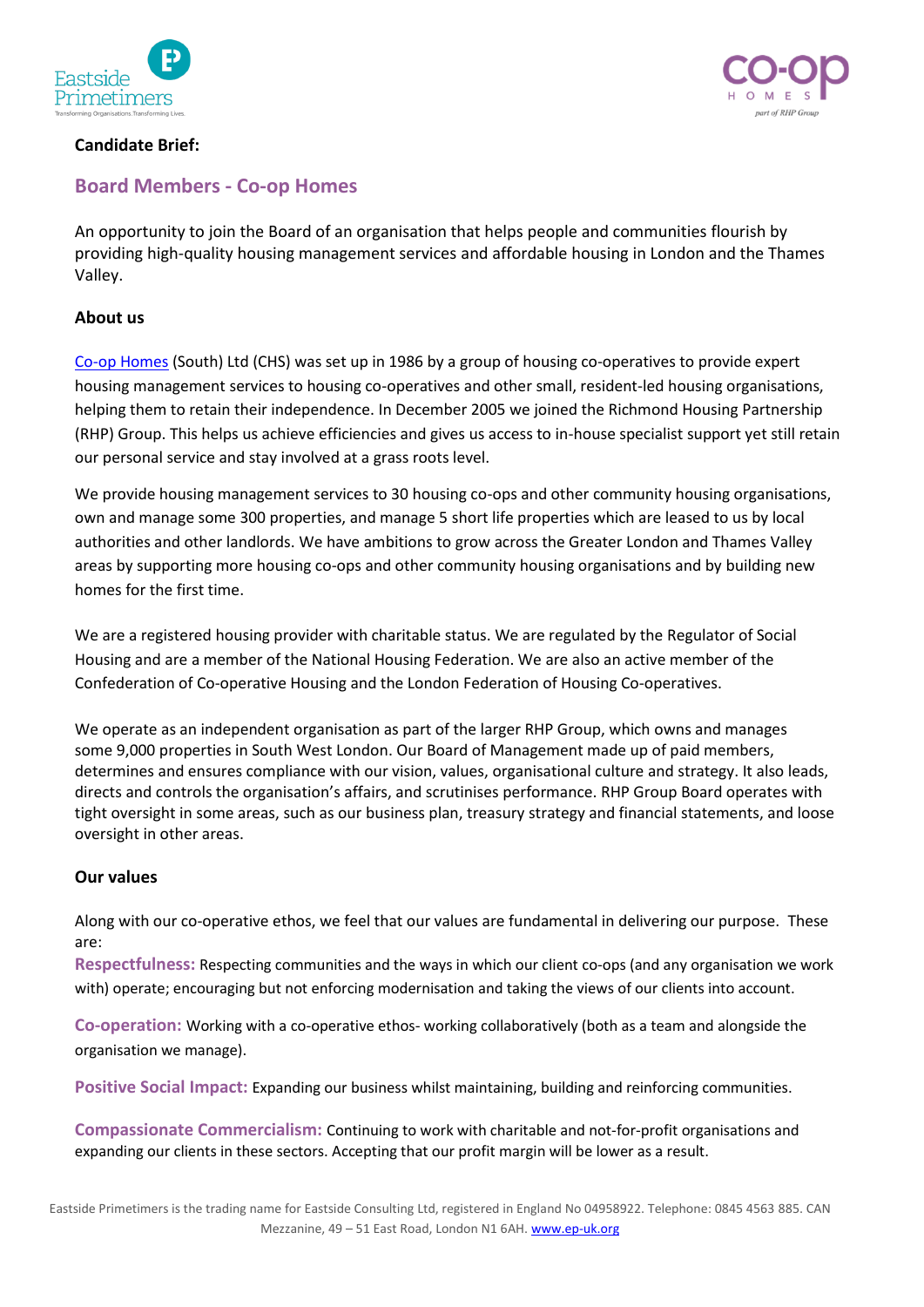



#### **Being a Board Member – what's involved**

Every not-for-profit organisation has a Board – they work to ensure that the organisation is effective in carrying out the purpose for which it was set up. Board Members have responsibility for overseeing the work of CHS, ensuring it is financially stable, well-run, and fulfilling its vision and mission.

Boards govern effectively by:

- Focusing on their governance responsibilities
- Being clear about the role of the Board vs the role of the Executives and fostering good relationships between both
- Ensuring the Board itself operates effectively

#### **Board member recruitment**

Our Board of Management provides creative leadership to ensure that CHS achieves its business objectives and fully delivers its co-operative ethos. We have an active Board, currently made up of six members, bringing a variety of skills and backgrounds. We appointed a fantastic new Chair last year and are now looking to further increase and diversify the experience on our Board.

We are seeking up to three new Board members who between them and in combination will provide the following:

- Expertise in housing management.
- Expertise in Finance and Risk (not necessarily a qualified accountant).
- A contribution to our board's cognitive diversity we will welcome applications from generalists with a passion for our mission and a range of skills and experience, and we will particularly welcome applications from members of groups who are currently underrepresented on the boards of housing associations.

Please see the job description and selection criteria below for further information.

#### **Statement on diversity:**

We are looking for people who can act as advocates for CHS and who will be committed to our mission and grassroots approach. Our approach to diversity supports everything else we are committed to do and we expect all our Board members to demonstrate a personal commitment to diversity. We are looking to increase the diversity of our Board as our Board needs to be as diverse as our colleagues and the people we serve. We also know that people from different backgrounds bring perspectives and skills that create fresh ideas, thinking and approaches which make the way work is undertaken more effective and efficient.

Candidates do not require previous experience as a Board member to apply and all new Board members will be offered a full induction as part of the onboarding process.

We are an equal opportunities employer, our Inclusion Diversion and Equality Strategy can tell you more about our [approach.](https://www.coophomes.coop/about-us/services-for-all/)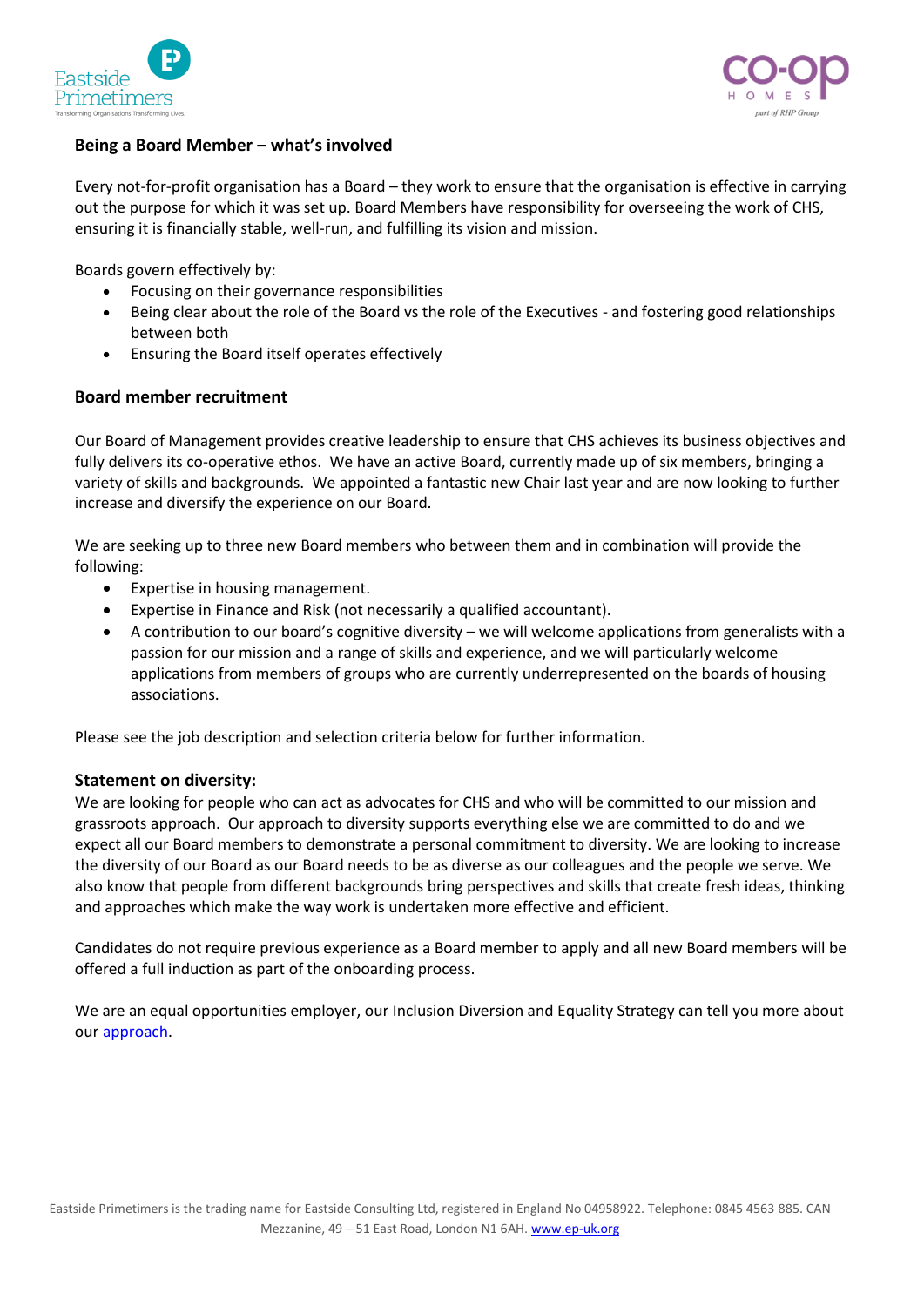



#### **What we can offer you**

Becoming a Board member is a fantastic and fascinating way to engage in the charitable sector. It's a role which will give back just as much as you put in and often much, much more. Though often challenging, a Board role will reward the adventurous and ambitious with a wealth of personal and professional skills which are valuable for both work and personal life whilst empowering you with a new sense of contribution in the pursuit of a wider purpose.

#### **Contributing to a great cause**

There is no doubt that being a Board member is one of the most powerful ways in which you can contribute to your local community or to a cause you really care about. As a Board member at CHS, you will play an integral part in good governance, not only ensuring the organisation remains viable and sustainable but that it adheres closely to its mission and works in the interests of its beneficiaries.

#### **Strategic experience**

Strategic experience can be hard to come by. It can often take decades to find yourself in a role which requires strategic oversight. A Board role is a fantastic way of getting a head start on this, at once giving you the opportunity to develop and hone your critical thinking, problem-solving and analytical skills as well as developing vital strategic sensibilities and team working skills. The strategic experience which can be gained through a Board role can have an immediate and powerful impact upon your career, opening doors to new responsibilities and more senior job prospects.

Equally for those who have already had some strategic responsibilities, a Board role provides an opportunity to use those skills in a significantly different context.

#### **Continued personal development**

Joining a Board can be a very interesting experience, not least because it allows you to adapt and apply everything you have learned to date into an entirely new context. Through a Board role you can gain a clearer idea of your own professional strengths and weaknesses whilst simultaneously learning altogether new skills. Understanding how to adapt your professional knowledge to useful and impactful ends is a good reminder of your own versatility, giving you confidence in your existing abilities whilst challenging you push the boundaries of your expertise.

#### **Teamworking**

As a member of our Board you are part of a team and will have the opportunity to apply your unique skills and experience while learning from others. Working closely with a passionate team of people who have different perspectives is often one of the most enjoyable aspects of the role. You will use your ability to collaborate effectively with others. You will also use your ability to constructively challenge the ideas of fellow Board members as well as those of the Senior Management Team. This is essential to ensure the Board's strategic decisions are scrutinised and tested before being implemented. Negotiating, empathising, listening and clearly communicating ideas and concerns are huge factors in this process and often help to set the tone and culture of Board meetings.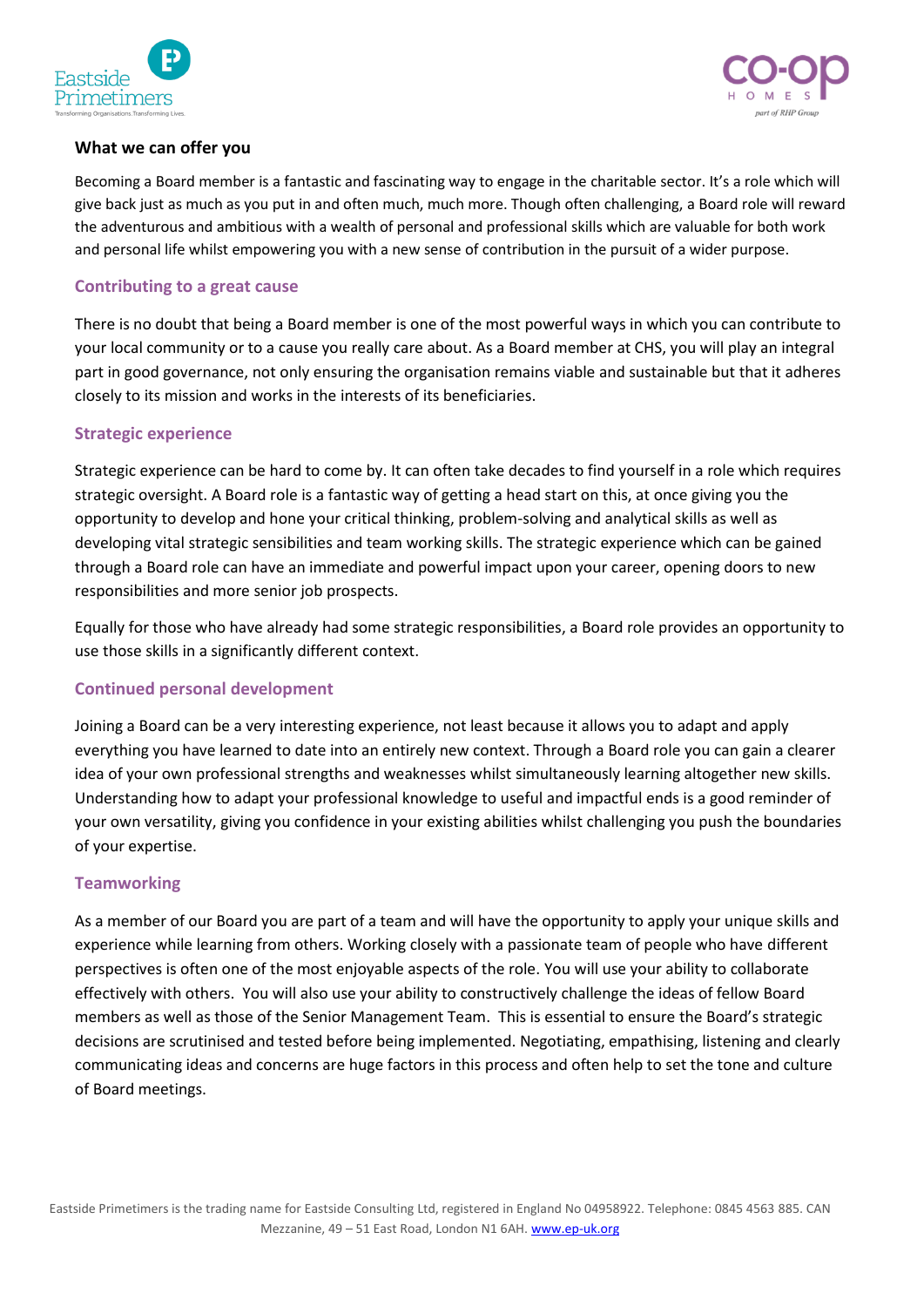



#### **Role description – Board member**

| <b>Location and time</b> | Board meetings are held quarterly, usually in March, June, September,                                                                                                                                                                                                       |
|--------------------------|-----------------------------------------------------------------------------------------------------------------------------------------------------------------------------------------------------------------------------------------------------------------------------|
| commitment               | and December. They are usually held on Thursday afternoons, at CHS<br>offices in Teddington. There are also one or two Board away days, and<br>the AGM (September).                                                                                                         |
|                          | You will be expected to be available for formal and informal conversation<br>with fellow board members and with the staff team between these<br>meetings, as required based on the needs of the organisation, and you<br>may be asked to join sub-committees when relevant. |
| Remuneration             | The remuneration for the role is £3,000 per annum and all reasonable<br>expenses are paid.                                                                                                                                                                                  |

Members of the Board of Management are responsible for the governance and strategic direction of Co-op Homes (CHS). The term of appointment is three years, with the possibility of renewal for another three-year term.

Board members are required to sign an agreement for services that formalises the role and outlines the level of remuneration. The overall purpose of the Board is to lead Co-op Homes innovatively within a framework of continuous improvement and effective control, which enables risks to be properly assessed and managed.

#### **The aims of Board members are to:**

- Define and ensure compliance with the values and strategic objectives of CHS, ensuring its long term success.
- Establish a framework for approving strategies, policies and plans to achieve those objectives.
- Promote and develop CHS, its equality and diversity strategy, customer care ethos, and quality standards.
- Question intelligently, debate constructively, challenge rigorously and decide dispassionately on all matters presented to the Board.
- Establish and comply with the code of conduct and expected behaviour for the Board and employees, ensuring CHS' affairs are conducted lawfully and in accordance with generally accepted standards of performance, probity, good practice and regulatory requirements.
- Monitor CHS' performance in relation to its strategies, plans, budget, controls, decisions, customer feedback and the performance of comparable organisations.
- Establish and oversee a system of internal controls (reviewed annually) and a framework for the identification, management and reporting of risk.
- Liaise with the parent RHP, to consider succession planning, remuneration levels, changes to structure and size of the Board, and other areas of governance.

#### **Selection criteria**

Following a recent Board appraisal are seeking a new board member with specific experience, not restricted to:

Expertise in housing management.